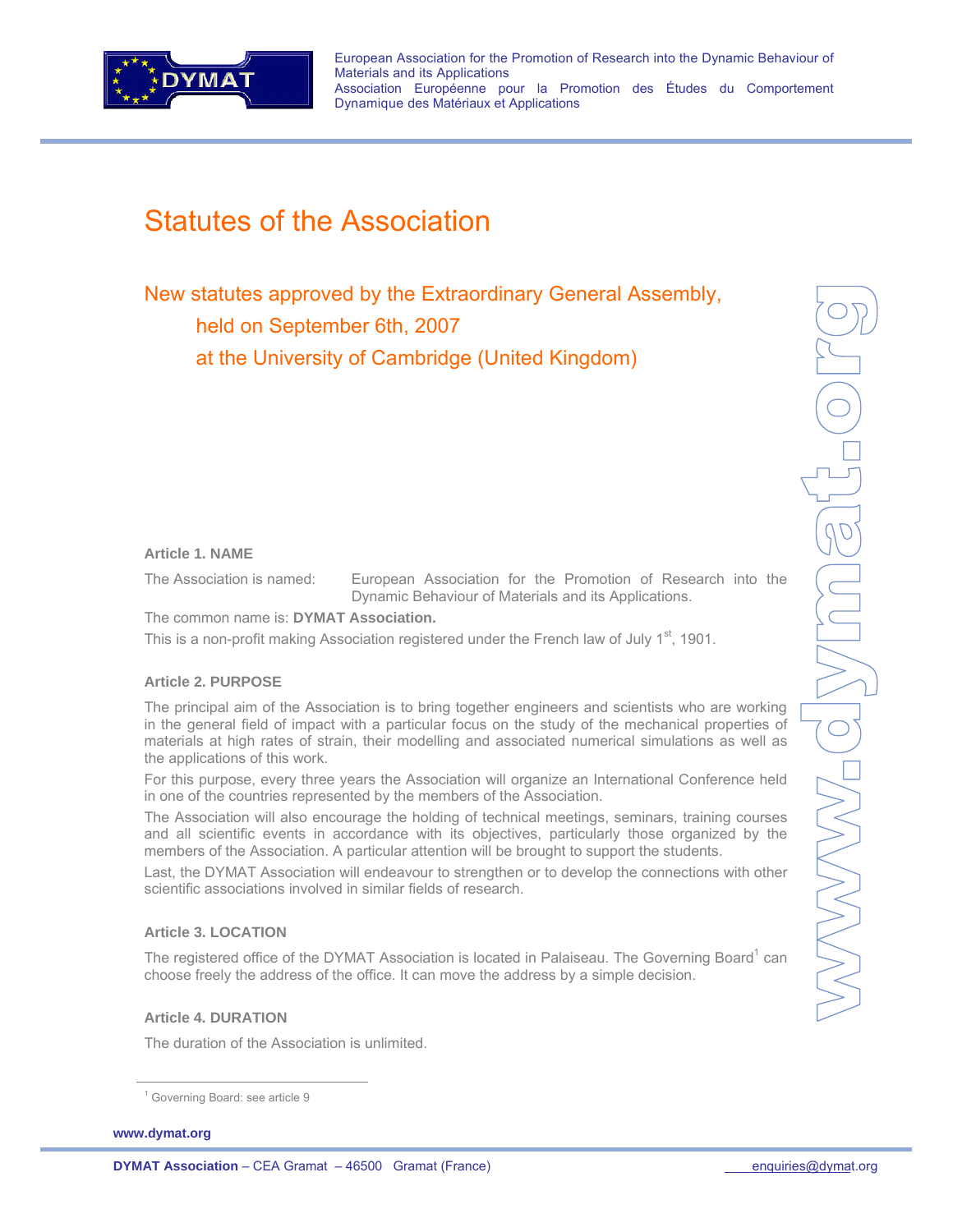#### **Article 5. COMPOSITION AND CONTRIBUTIONS**

The DYMAT Association is composed of honorary members, benefactor members and active members. These members can be individual or legal entities. Legal entities can only be represented by one mandatory person.

Honorary members are named by the Governing Board<sup>1</sup>. They are persons who have provided specific services to the Association, or who are well-known in the field of the behaviour of materials at high rates of strain. Honorary members do not pay any contribution to the Association.

Active members and benefactor members pay a yearly contribution whose amounts are fixed each year by the Governing Board<sup>1</sup>.

# **Article 6. ADMISSION**

The admission to the DYMAT Association as an active member and a benefactor member is submitted for the agreement of the Board Committee<sup>2</sup>. In case of necessity, the Committee<sup>2</sup> can refer the decision to the Governing Board<sup>1</sup>.

In case of refusal, the Committee is not compelled to give the reasons.

The status of **member of the Association** is effective after payment of the yearly contribution.

# **Article 7. RESIGNATION AND DISMISSAL**

The membership status will stop on resignation, death, or dismissal declared by the Governing Board<sup>1</sup> for serious reasons or default in payment of the contribution.

In the case of dismissal, the member is summoned previously by the Governing Board<sup>1</sup> for a hearing.

# **Article 8. RESOURCES**

The resources of the Association are as follows:

- **members contributions**
- **subsidies and gifts**
- **EXE** amounts received for services provided by the Association
- **Fuller** revenues from its various properties
- all other legal resources.

# **Article 9. GOVERNING BOARD**

The Association is directed by a **Governing Board** formed by **16 members**. They are elected by the General Assembly<sup>3</sup>, among the members of the Association.

Unless otherwise specified in the statutes, the mandates will have a two financial year duration with half of the members being re-elected each year during the Regular General Assembly<sup>3</sup>. Members of the Board are re-electable.

In case of a vacancy, the replacement of the member concerned shall take place thr ough the elections organized during the next General Assembly<sup>3</sup>. Mandates of the members elected in this way shall end at the same time as the replaced members membership expiry date.

Each year, after the renewing of half of the members by the General Assembly<sup>3</sup>, the Governing Board shall elect, through secret vote, a **Board Committee** composed of:

- 1 President
- 1 or more vice-Presidents,
- 1 General Secretary and, if needed, an assistant secretary,
- 1 Treasurer and, if needed, an assistant treasurer.

<sup>1</sup> Governing Board: see article 9

<sup>2</sup> Board Committee : see article 9

<sup>&</sup>lt;sup>3</sup> General Assembly : see article 14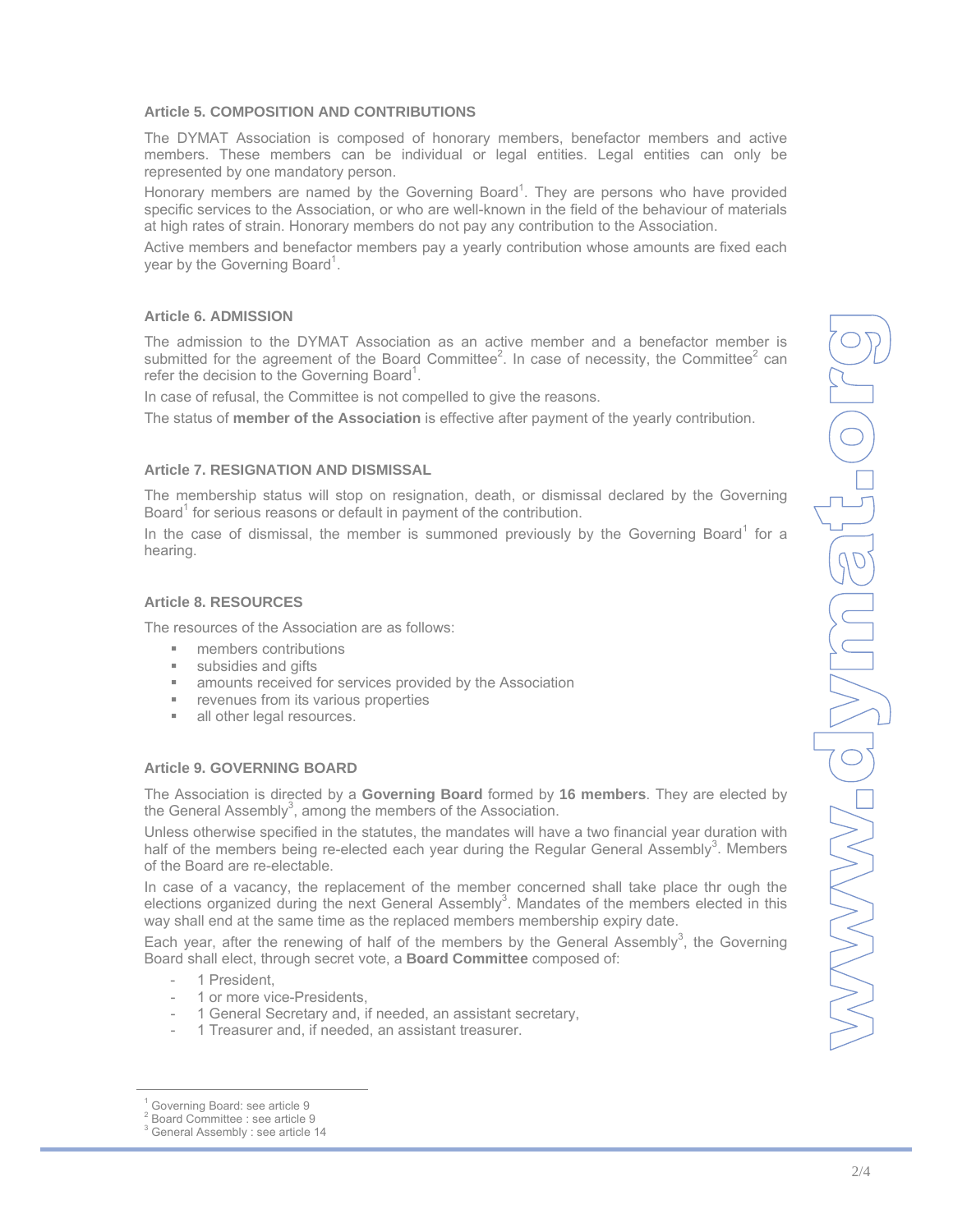# **Article 10. MEETINGS OF THE GOVERNING BOARD**

The Governing Board shall meet after each General Assembly<sup>3</sup> or when summoned by the President, or at the request of 7 of its members.

Board deliberations will be valid if at least 9 of its members are present or represented. In case of a split vote, the President shall exercise a casting vote. Matters in dispute shall be settled during the General Assembly<sup>3</sup>. Each meeting will be reported. The minutes will be available to all members of the Association.

Save in exceptional circumstances, if members of the Governing Board do not attend three successive meetings, they will be considered as resigned.

# **Article 11. POWERS OF THE GOVERNING BOARD AND INTERNAL RULES**

The Governing Board shall be invested with the most extensive powers to authorize all actions not reserved to the General Assembly<sup>3</sup>: purchases, transfers, rentals, loans useful for the working of the Association …etc.

The Governing Board shall have the right to delegate its powers for clearly defined actions and within a limited period. In particular, although the Governing Board has general responsibility for the international conferences, it can delegate, partly or entirely the detailed organization of each conference to the volunteer members of the Association, who will act according to the guidelines set up by the Board.

Internal rules shall be drawn up by the Governing Board for approval by the General Assembly<sup>3</sup>, which can propose amendments.

These internal rules are intended to define the various matters not mentioned in the statutes, more particularly matters dealing with internal administration of the Association.

# **Article 12. PAYMENT OF THE EXPENSES COSTS**

The administrators shall carry on their functions free of charge. However, charges and expenses resulting directly from the performance of their functions shall be reimbursed on presentation of the corresponding invoices and with the President's agreement.

# **Article 13. FUNCTION OF THE BOARD**

- The President will summon the General Assemblies<sup>3</sup> and the meetings of the Governing Board. He represents the Association through all the actions of civic life and has all the necessary powers. He is also allowed to go to law on behalf the Association as plaintiff and defence. He puts in order the expenses. Each year, the President presents a report for a vote of the General Assembly<sup>2</sup>.

In case of absence or illness, the President is replaced by the oldest Vice-President or in default of by another Vice-President or by any administrator appointed by the Governing Board.

- The General Secretary is in charge of all the secretarial tasks and administrative activities of the Association.

- The Treasurer is in charge of all the financial organisation of the Association. He makes the payments and collects the receipts under Presidential supervision. He keeps in contact regularly with the accountants and yearly presents a financial statement for approval of the General Assembly<sup>3</sup>.

<sup>&</sup>lt;sup>3</sup> General Assembly : see article 14